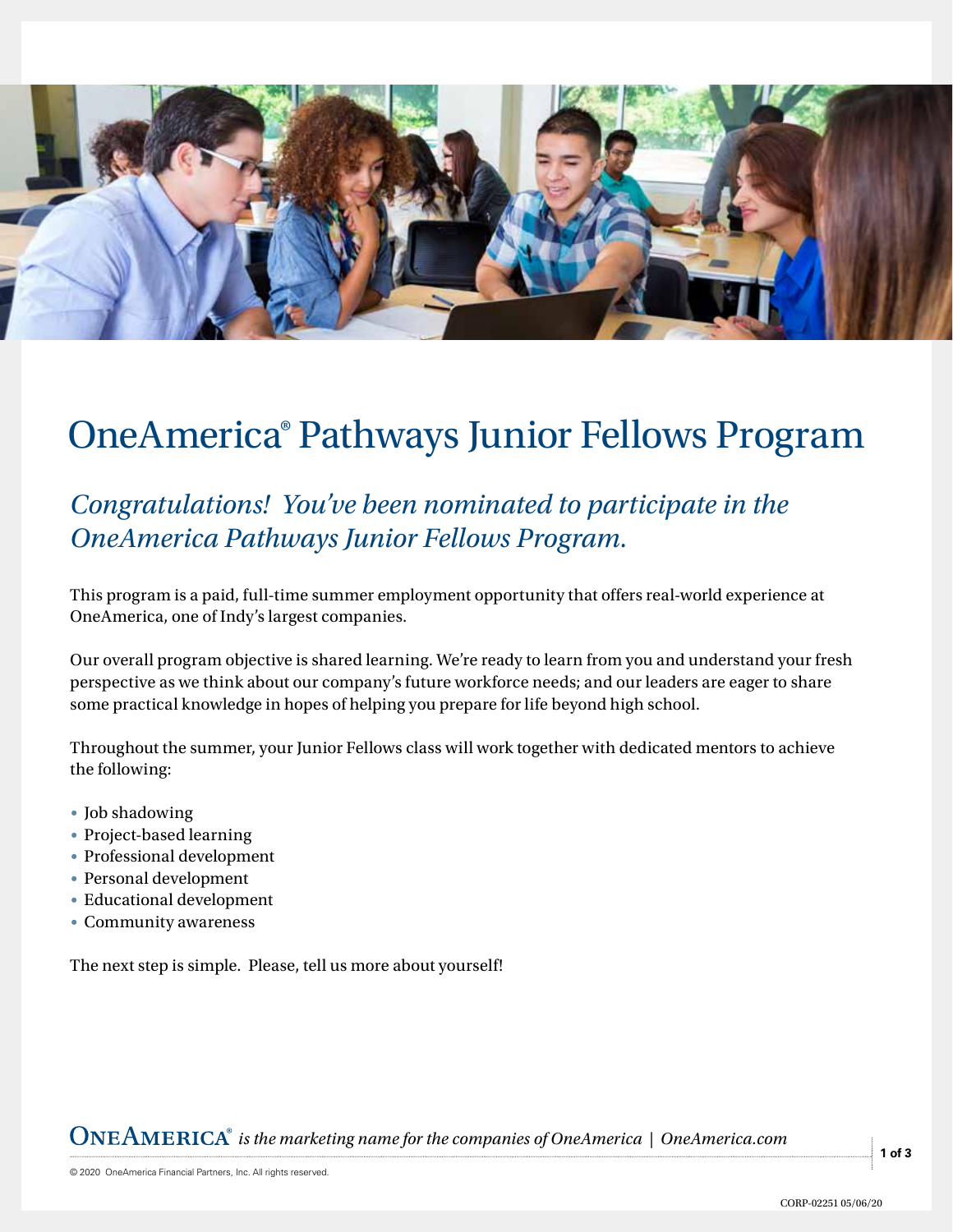## **Student information**

| Have you taken and passed ISTEP+ or a similar Graduation Qualifying Exam in Language Arts and Math?                           |
|-------------------------------------------------------------------------------------------------------------------------------|
| Please tell us about your favorite subjects in school:                                                                        |
| Please tell us about your hobbies/ interests and what you like to do in your free-time:                                       |
| Please tell us what career you are currently interested in pursuing:                                                          |
| Please tell us about any previous work experience, community activities,<br>or other interests outside of regular schoolwork: |

*is the marketing name for the companies of OneAmerica | OneAmerica.com*

**2 of 3**